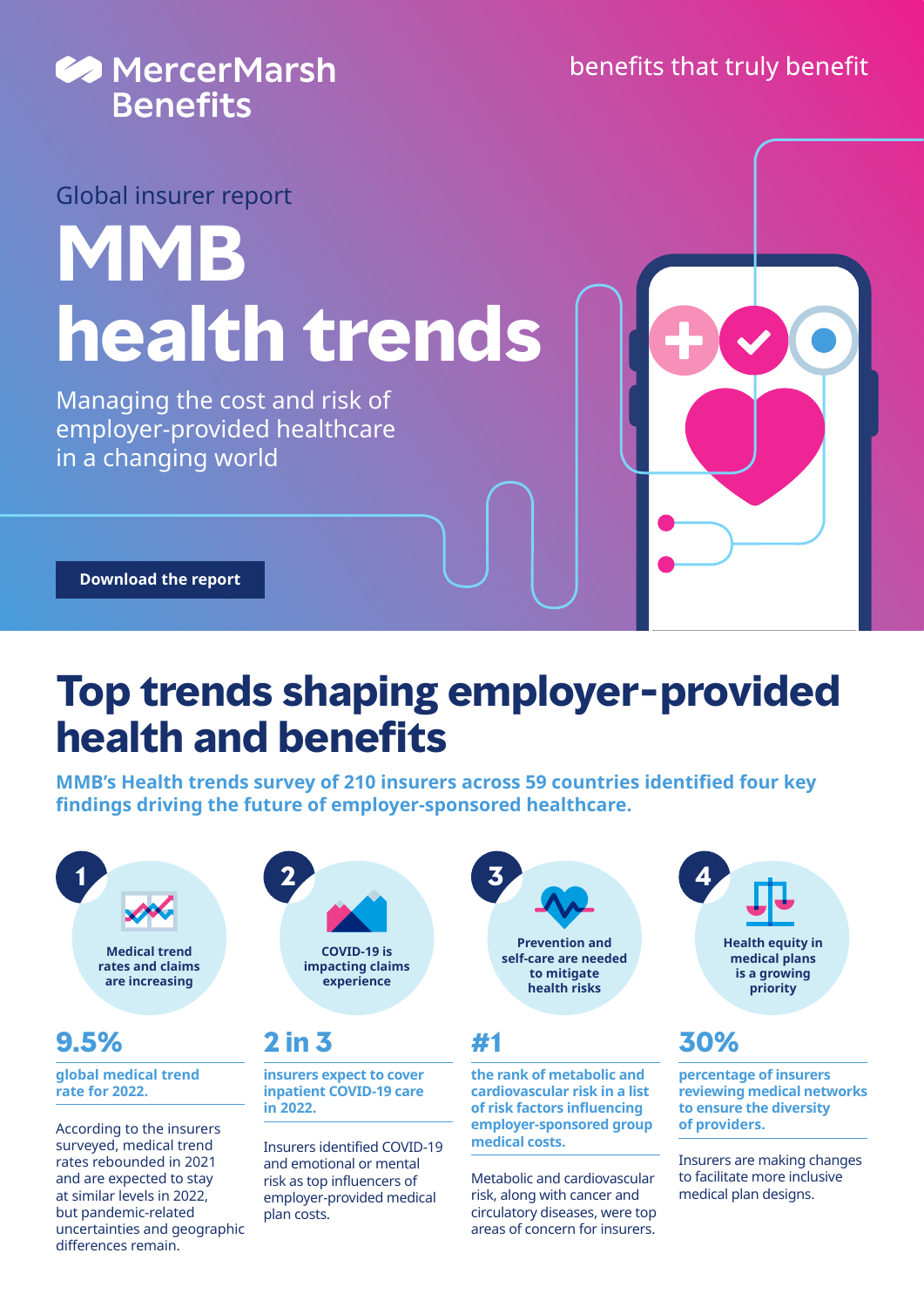# **Medical claims activity**

**One in two (49%) insurers reported claims activity that is higher than pre-pandemic levels.**

#### **How are current medical claims trending?**

Excludes "not applicable" responses.



**insurers report claims activity is trending upwards** **Insurers saw global 2021 rates return close to pre-pandemic (2019) levels, and expect rates to stay at that level in 2022, but pandemic related uncertainties and geographic differences persist.**

Higher than prepandemic levels and trending upwards

**Check out the [Health Trends report](https://www.mercer.com/our-thinking/health/health-trends-report.html) to see how your region compares.**

# **COVID-19 is impacting claims experience**

**COVID-19 is now the third highest cause of claims by both dollar amount and frequency. However, the true impact of COVID-19 has almost certainly been under reported.**





**In response to the changing benefits landscape, what actions are you taking?**

Higher than prepandemic levels, but trending downwards

# **54%**

**of insurers reported they are not planning to add future pandemic or long-COVID-19 related exclusions**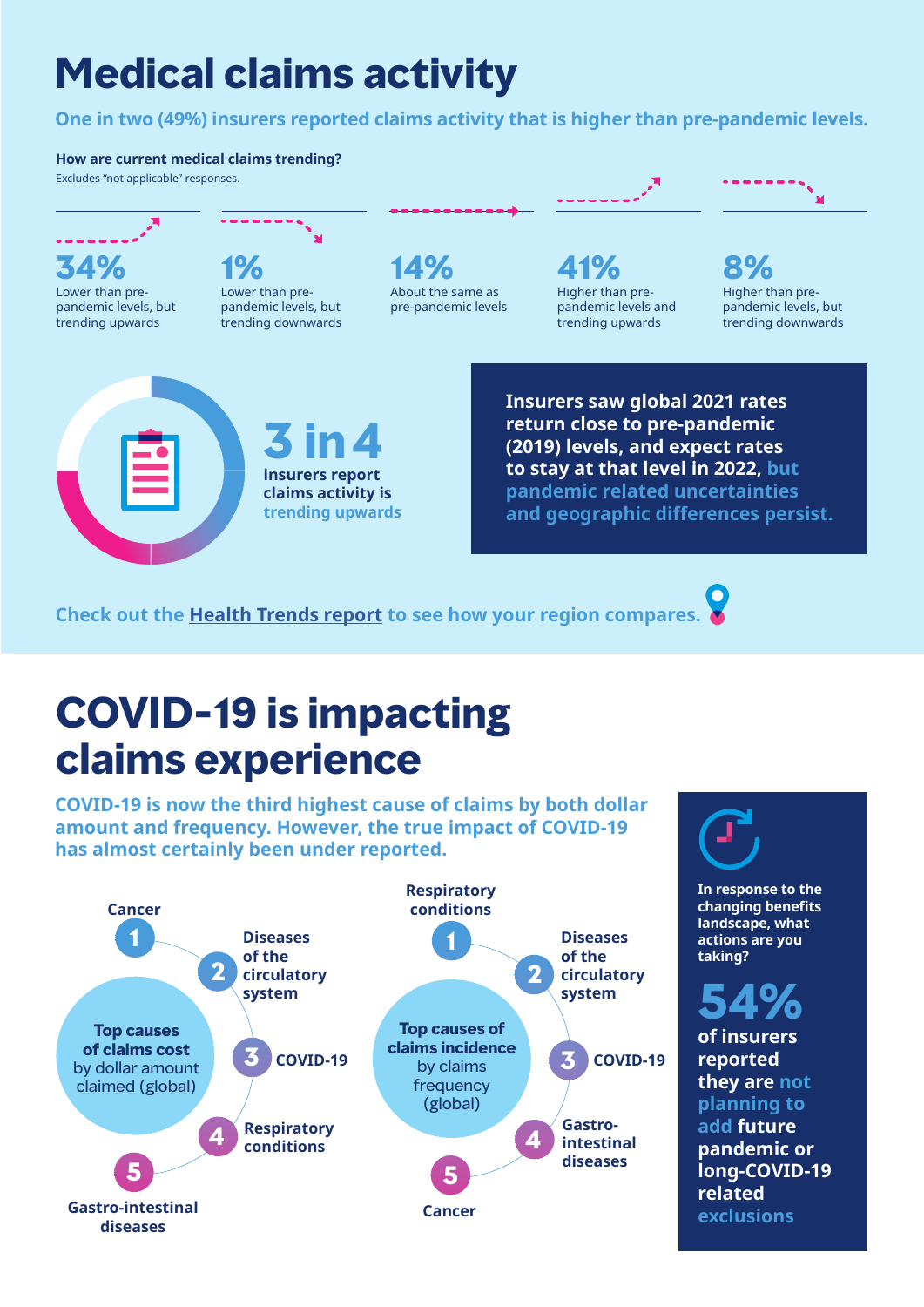#### **What are you doing to provide access to mental health prevention, management and treatment as part of your insured medical plans?**



**33%of insurers provide or cover virtual mental health counselling**<sup>1</sup> **, but**

1 According to this year's MMB Health Trend survey results. 2 MMB Health on Demand 2021.

**47%of employees rate this "highly" or "extremely" valuable**<sup>2</sup> **.** 

**Check out the [Health Trends report](https://www.mercer.com/our-thinking/health/health-trends-report.html) to see how your region compares.**

### **Prevention and self-care are needed to mitigate health risks**

**Top two causes of claims – Cost.**



Insurers surveyed reported cancer as the top cause of claims costs by dollar amount globally and in the Asian, Latin American and European regions.



**Cancer Diseases of the circulatory system**

> This includes hypertension, acute myocardial infarction and cerebrovascular events.

### **Digital health solutions help employers provide care and are more available than ever before:**



**of insurers now offer or cover telemedicine services for simple health issues like a rash or cold**



**of insurers provide video, telephone or text access for the treatment of significant issues such as diabetes**